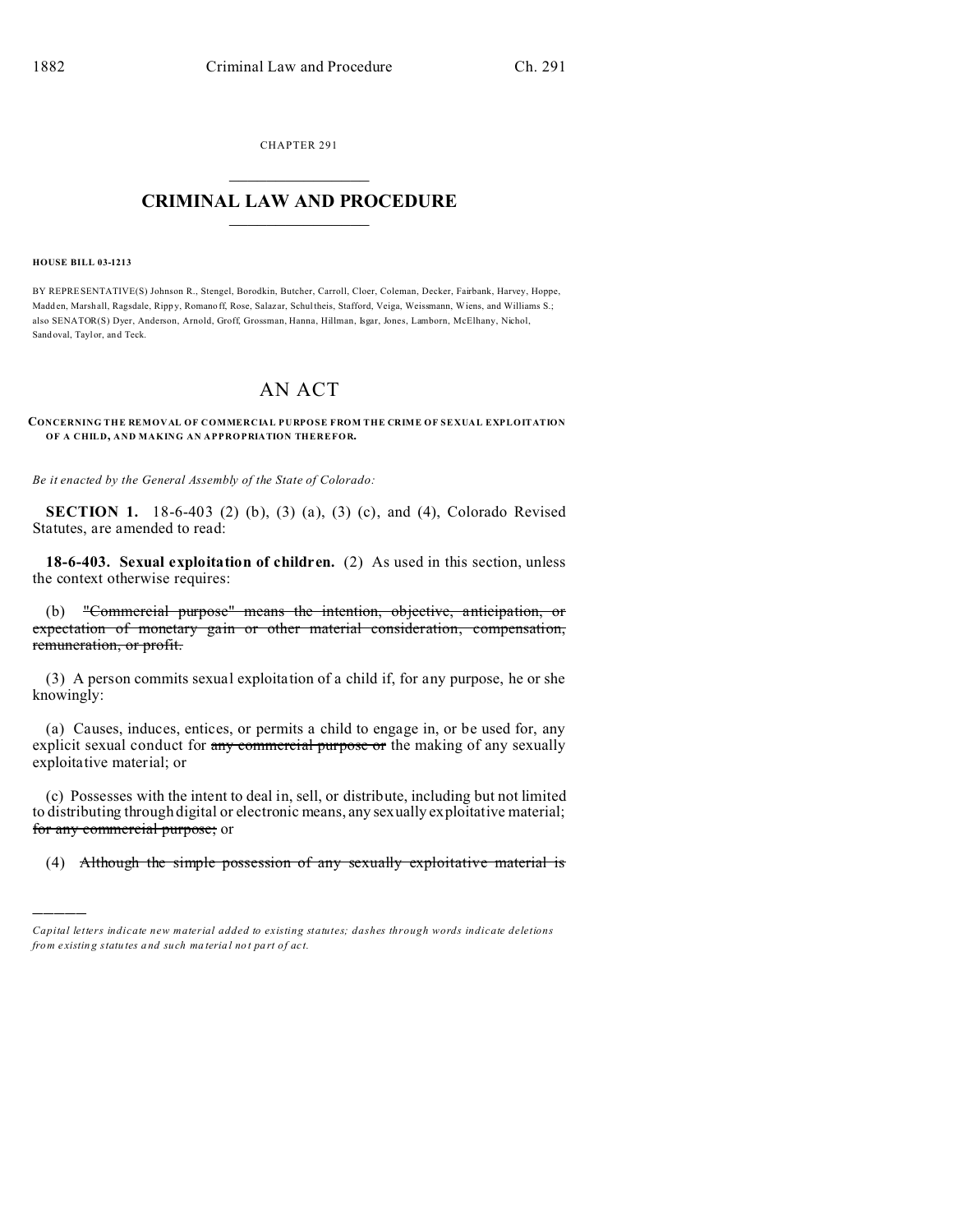prohibited, a presumption of commercial purpose is created by the possession of three or more identical copies of any sexually exploitative material.

**SECTION 2.** Part 1 of article 1 of title 17, Colorado Revised Statutes, is amended BY THE ADDITION OF A NEW SECTION to read:

**17-1-146. Appropriation to comply with section 2-2-703 - HB 03-1213.** (1) PURSUANT TO SECTION 2-2-703, C.R.S., THE FOLLOWING STATUTORY APPROPRIATIONS, OR SO MUCH THEREOF AS MAY BE NECESSARY, ARE MADE IN ORDER TO IMPLEMENT H.B. 03-1213, ENACTED AT THE FIRST REGULAR SESSION OF THE SIXTY-FOURTH GENERAL ASSEMBLY:

(a) FOR THE FISCAL YEAR BEGINNING JULY 1, 2003, IN ADDITION TO ANY OTHER APPROPRIATION, THERE IS HEREBY APPROPRIATED FROM THE CAPITAL CONSTRUCTION FUND CREATED IN SECTION 24-75-302, C.R.S., TO THE CORRECTIONS EXPANSION RESERVE FUND CREATED IN SECTION 17-1-116, THE SUM OF SIXTY-NINE THOUSAND FOUR HUNDRED SIXTY-SEVEN DOLLARS (\$69,467).

(b) FOR THE FISCAL YEAR BEGINNING JULY 1, 2004, IN ADDITION TO ANY OTHER APPROPRIATION, THERE IS HEREBY APPROPRIATED TO THE DEPARTMENT OF CORRECTIONS, OUT OF ANY MONEYS IN THE GENERAL FUND NOT OTHERWISE APPROPRIATED, THE SUM OF TWENTY-EIGHT THOUSAND EIGHT HUNDRED EIGHTEEN DOLLARS (\$28,818).

(c) FOR THE FISCAL YEAR BEGINNING JULY 1, 2005, IN ADDITION TO ANY OTHER APPROPRIATION, THERE IS HEREBY APPROPRIATED TO THE DEPARTMENT OF CORRECTIONS, OUT OF ANY MONEYS IN THE GENERAL FUND NOT OTHERWISE APPROPRIATED, THE SUM OF TWENTY-EIGHT THOUSAND EIGHT HUNDRED EIGHTEEN DOLLARS (\$28,818).

(d) FOR THE FISCAL YEAR BEGINNING JULY 1, 2006, IN ADDITION TO ANY OTHER APPROPRIATION, THERE IS HEREBY APPROPRIATED FROM THE CAPITAL CONSTRUCTION FUND CREATED IN SECTION 24-75-302, C.R.S., TO THE CORRECTIONS EXPANSION RESERVE FUND CREATED IN SECTION 17-1-116, THE SUM OF SIXTY-NINE THOUSAND FOUR HUNDRED SIXTY-SEVEN DOLLARS (\$69,467).

(e) FOR THE FISCAL YEAR BEGINNING JULY 1, 2006, IN ADDITION TO ANY OTHER APPROPRIATION, THERE IS HEREBY APPROPRIATED TO THE DEPARTMENT OF CORRECTIONS, OUT OF ANY MONEYS IN THE GENERAL FUND NOT OTHERWISE APPROPRIATED, THE SUM OF TWENTY-EIGHT THOUSAND EIGHT HUNDRED EIGHTEEN DOLLARS (\$28,818).

(f) FOR THE FISCAL YEAR BEGINNING JULY 1, 2007, IN ADDITION TO ANY OTHER APPROPRIATION, THERE IS HEREBY APPROPRIATED TO THE DEPARTMENT OF CORRECTIONS, OUT OF ANY MONEYS IN THE GENERAL FUND NOT OTHERWISE APPROPRIATED, THE SUM OF FIFTY-SIX THOUSAND FOUR HUNDRED THIRTY-SIX DOLLARS (\$56,436).

**SECTION 3.** 24-75-302 (2) (p) and (2) (s), Colorado Revised Statutes, are amended to read: